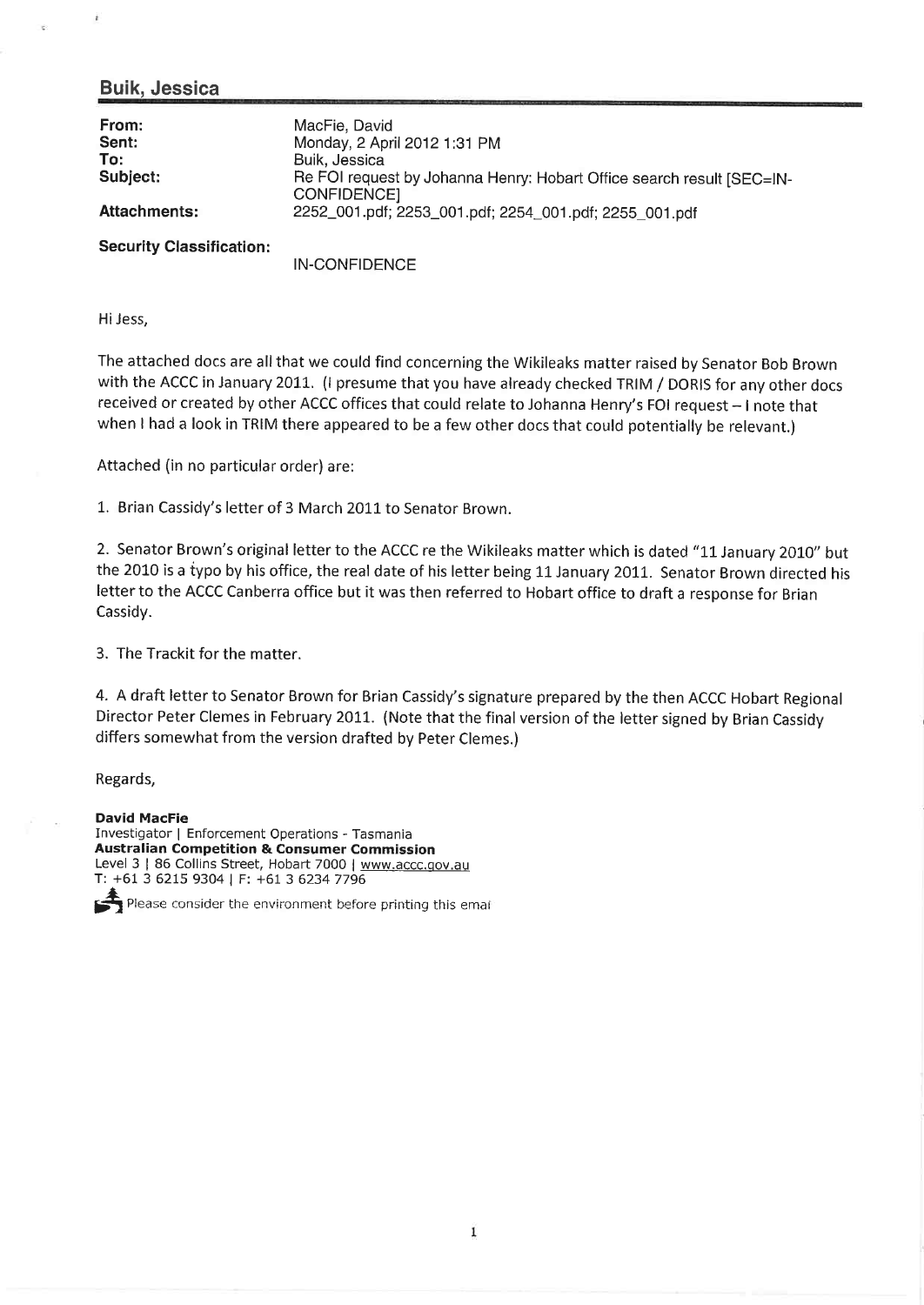#### **EXECUTIVE OFFICE**

Our Ref: Contact Officer: Contact Phone:

1053889 Peter Clemes (03) 6215 9333

March 2011

Senator Bob Brown Australian Greens Leader GPO Box 404 HOBART TAS 7001

Dear Senator Brown

Thank you for your letter dated 11 January 2011 concerning the withdrawal of international funds transfer services by Visa, Mastercard and Paypal to WikiLeaks.

You have sought the view of the Australian Competition and Consumer Commission (ACCC) whether the withdrawals in question may amount to a misuse of market power under section 46 of the Trade Practices Act 1974 (the Act).

While the ACCC does not have specific information concerning the withdrawal of services to WikiLeaks other than information which has been publicly available, it appears that there was a progressive withdrawal of services by USA-based international funds transfer providers including Visa, Mastercard and Paypal - commencing from early December 2010.

Section 46 of the Act (now named the Competition and Consumer Act 2010) prohibits corporations with a substantial degree of market power from taking advantage of that power for the purpose of eliminating or substantially damaging a competitor, preventing entry of a person to a market or deterring a person from engaging in competitive conduct in any market.

Given the fund transfer providers you refer to do not appear to be competitors of WikiLeaks, it is most unlikely that conduct has been engaged in to damage a competitor. The ACCC has no further information to form a view on the purpose of the conduct you refer to in order determine whether the remaining limbs of section 46 are relevant.

I should note that the Act also prohibits certain arrangements between competitors to withdraw services. Should there be any information that you are aware of to support the view that the actions you refer to are the subject of agreements between funds transfer providers we would be pleased to consider such.





Australian Competition & Consumer Commission

GPO Box 3131 Canberra ACT 2601

23 Marcus Clarke Street Canberra ACT 2601

> tel: (02) 6243 1111 fax: (02) 6243 1199

www.accc.gov.au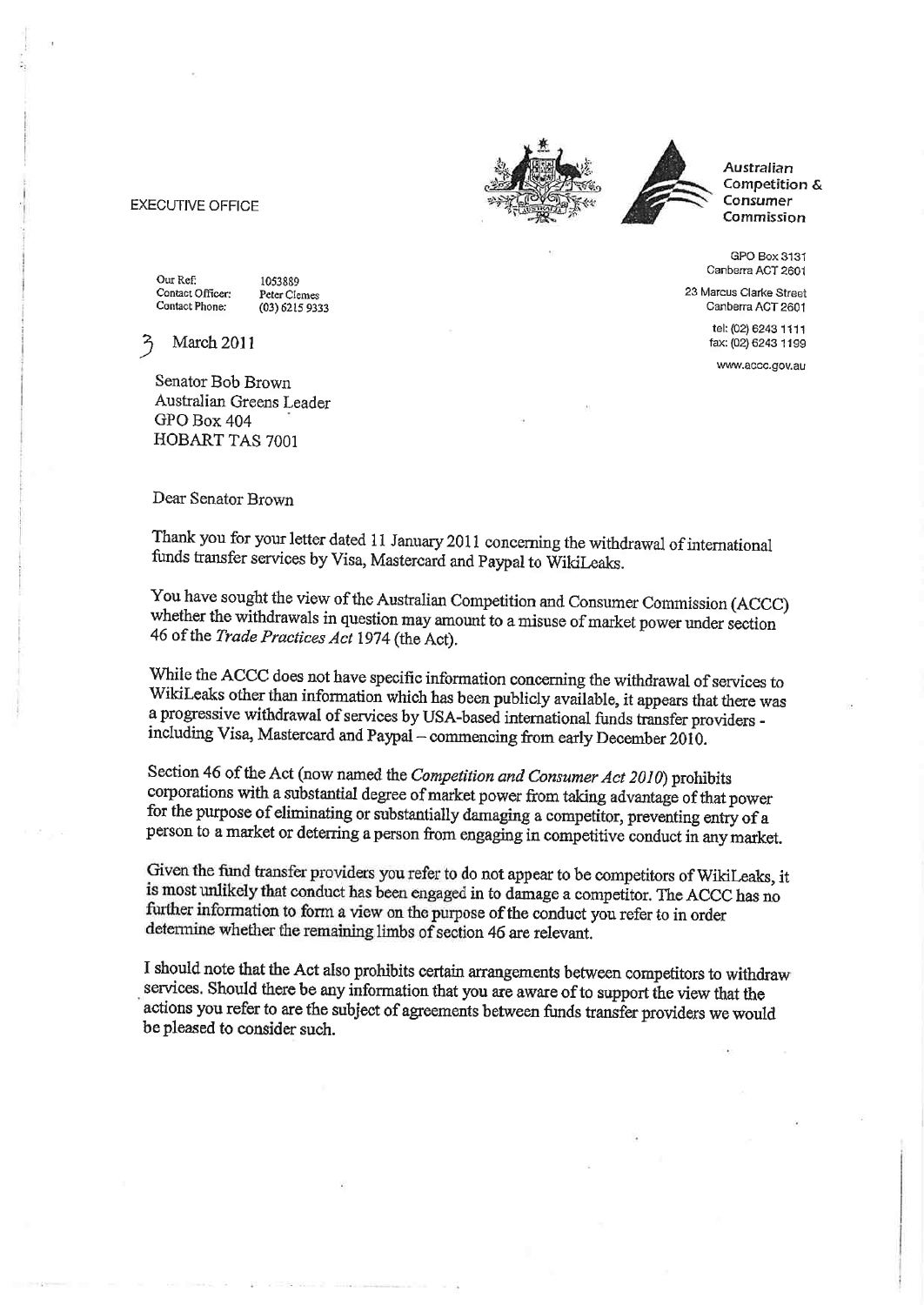If you have any further inquiries concerning this or other related matters, I would be pleased to assist you further.

Yours sincerely

Brian Cassidy<br>Chief Executive Officer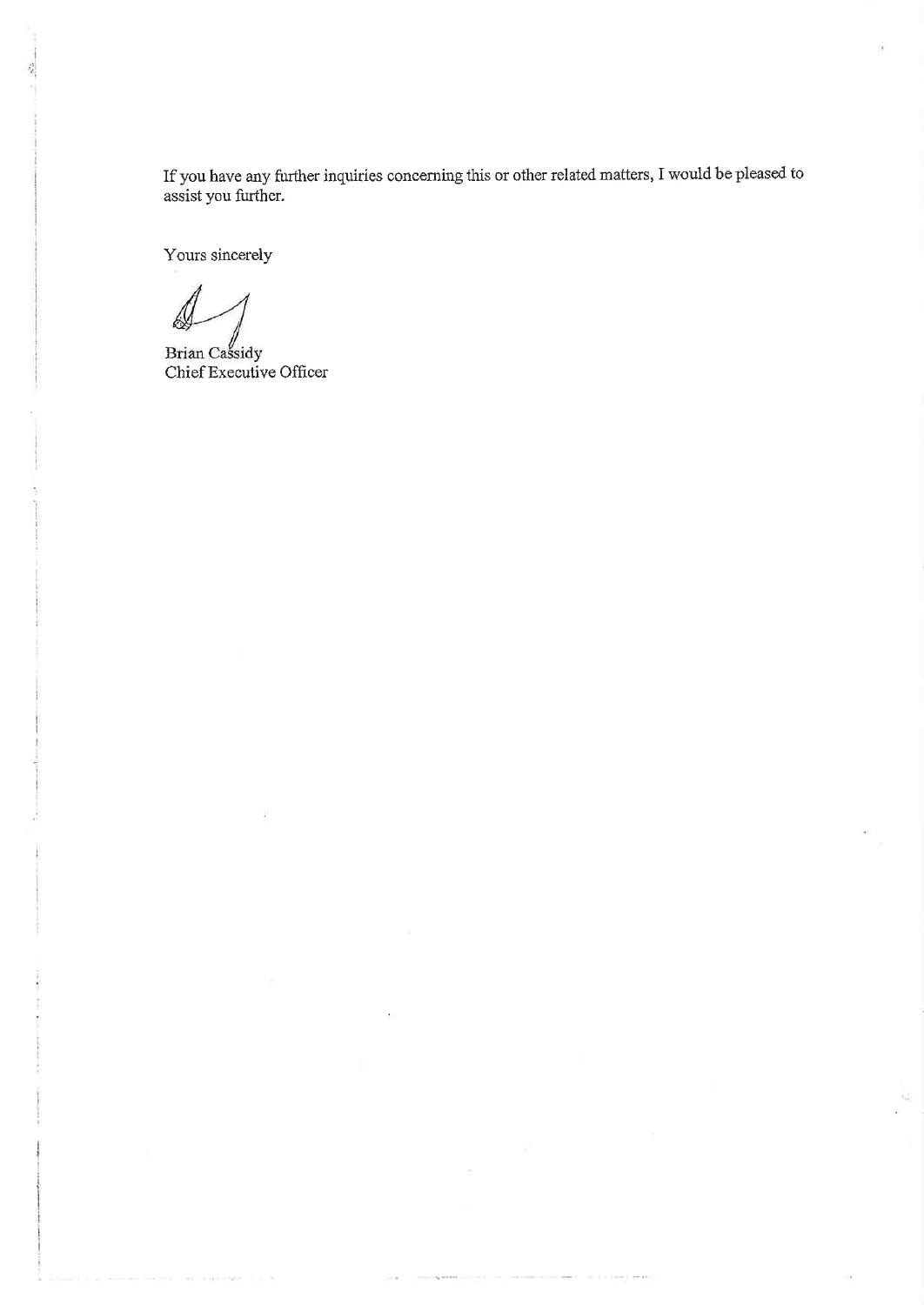

# **Bob Brown**

Australian Greens Senator for Tasmania

**11 January 2010** 

| FILE No:    |  |
|-------------|--|
| DOC:        |  |
| MARS/PRISM: |  |

**The Regional Director** Australian Competition and Consumer Commission **GPO Box 3131** Canberra ACT 2601

By fax: 02 6243 1199

To the Regional Director,

I refer to the denial of service action taken by Visa, Mastercard and Paypal in relation to international funds transfers to Wikileaks.

It is now public knowledge that these three global payment services have taken the irregular step of stopping their support of funds transfers to Wikileaks.

I am concerned that Australian consumers may be being inappropriately denied the ability to transfer funds to Wikileaks.

Visa, Mastercard and Paypal are dominant amongst global payment services, with many users in Australia. I seek your view on whether their coordinated stoppage of services to Wikileaks constitutes a misuse of market power under the Trade Practices Act 1974.

Would you please look into this issue as soon as possible?

Yours sincerely

Senator Bob Brown Australian Greens Leader

| CANRERRA    | <b>AUST. COMPETITION &amp;</b><br><b>CONSUMER COMMISSION</b> |
|-------------|--------------------------------------------------------------|
| 17 JAN 2011 |                                                              |
|             |                                                              |

www.bobbrown.org.au

GPO Box 404, Hobart TAS 7001 • Phone: 03 6224 3222 • Fax: 03 6224 2999 • Freecall: 1300 133 251 (TAS only) Parliament House, Canberra ACT 2600 · Phone: 02 6277 3170 · Fax: 02 6277 3185 · Email: senator.bob.brown@aph.gov.au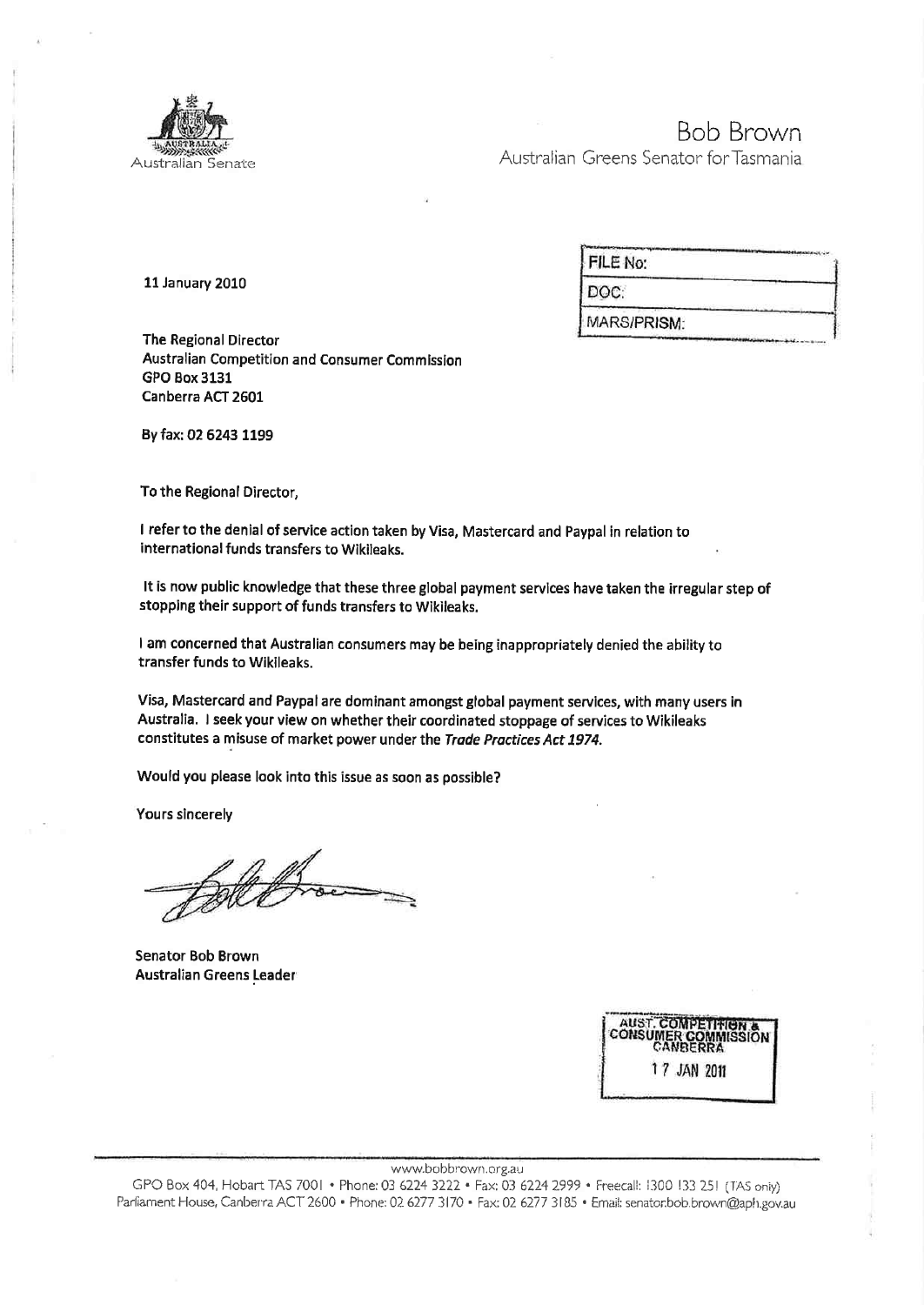## Australian Competition and Consumer Commission MARS Matter Summary for Matter No: 1053889

Branch: Regional Office Office: Hobart Requestor: David MacFie

Item Description

Matter Id: 1053889

Complainant: Senator Bob Brown

Address: Gpo Box 404 HOBART TAS 7001

Work Phone / Home Phone / Mobile / Fax / E-mail: / / / /

Method of Contact: l.etter by Mail

Matter Created By: Corvisy, Emma ín Canberra on 20-Jan-201 <sup>|</sup>

Complaint Date: l7-Jan-201 I

Ministerial: YES

Trader: Visa (Use for all account entries) - Mastercard Australia Ltd - PayPal Australia Pty Ltd -

Is the Complainant a Small Business? NO

ls the Complaint ABOUT a Small Businæs? NO

Is the matter about a Franchise? NO

Conduct:  $IV : :$  General - no breach - including refusal to deal/supply

ANZSIC Code: 6230

Product / Service: Credit card

Matter Description: C is Senator Bob Brown. C refers to a decision by T1, T2 and T3 to cease transferring funds to Wikileaks. C believes that Australian consumers are being denied the ability to transfer funds and is seeking further clarification as to whether this behaviour is anti-competitive.

Response / Parnphlets Sent: Escalated to Hobart ofüce for response.

Complaint Actions: Under Assessment

Refened: NO

Escalated: Hobart; Clemes, Peter

Is the call from a disadvantaged or wlnerable consumer? NO

Is the call about an on-line trader or e-commerce issue? NO

Matter Type: Complaint

Report Date: 02-Apr-2012 Page: 1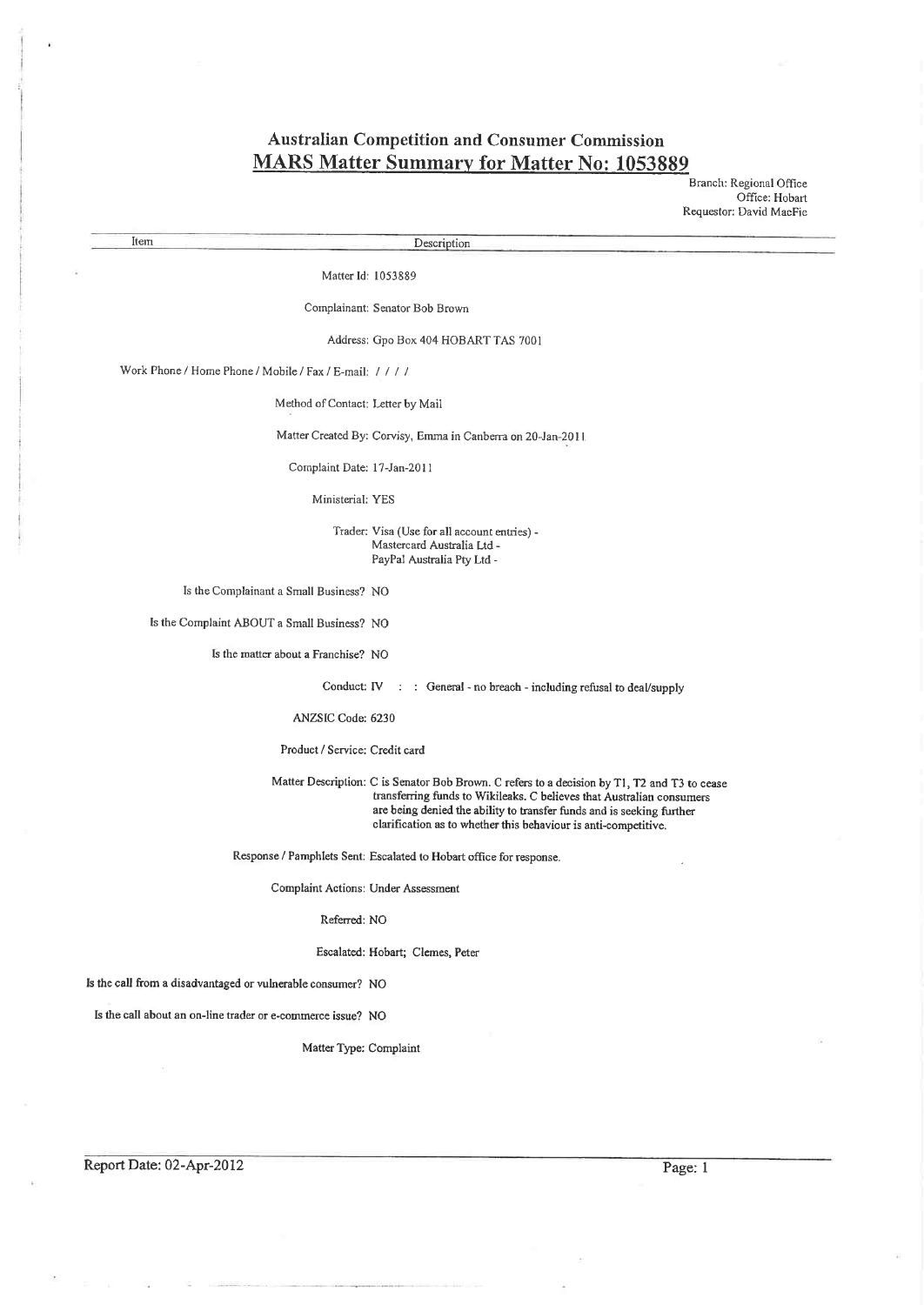# **Australian Competition and Consumer Commission<br>MARS Matter Summary for Matter No: 1053889**

Branch: Regional Office

|                      |                                | Requestor: David MacFie                                                                                                                                                                                                                                                                                                                          |
|----------------------|--------------------------------|--------------------------------------------------------------------------------------------------------------------------------------------------------------------------------------------------------------------------------------------------------------------------------------------------------------------------------------------------|
| Item                 |                                | Description                                                                                                                                                                                                                                                                                                                                      |
|                      | Matter Id: 1053889             |                                                                                                                                                                                                                                                                                                                                                  |
|                      |                                | Complainant: Senator Bob Brown                                                                                                                                                                                                                                                                                                                   |
|                      | Created Date: 20-Jan-2011      |                                                                                                                                                                                                                                                                                                                                                  |
|                      |                                |                                                                                                                                                                                                                                                                                                                                                  |
|                      | File Reference:                |                                                                                                                                                                                                                                                                                                                                                  |
|                      |                                | Trader: Visa (Use for all account entries)                                                                                                                                                                                                                                                                                                       |
|                      |                                | Description: Visa (Use for all account entries)<br>C is Senator Bob Brown. C refers to a decision by T1, T2 and T3 to cease<br>transferring funds to Wikileaks. C believes that Australian consumers<br>are being denied the ability to transfer funds and is seeking further<br>clarification as to whether this behaviour is anti-competitive. |
|                      | Initial Investigation Details: |                                                                                                                                                                                                                                                                                                                                                  |
|                      |                                | Coordinator: Clemes, Peter                                                                                                                                                                                                                                                                                                                       |
|                      |                                | Office: Hobart                                                                                                                                                                                                                                                                                                                                   |
|                      |                                | Branch: Regional Office                                                                                                                                                                                                                                                                                                                          |
|                      | Other officer(s):              |                                                                                                                                                                                                                                                                                                                                                  |
|                      | Corporate Priority:            |                                                                                                                                                                                                                                                                                                                                                  |
|                      |                                | Actions: 11-Feb-2011; Clemes, Peter; Correspondence written<br>Link: D11/13759<br>for CEO's consideration & signature                                                                                                                                                                                                                            |
|                      |                                | 20-Jan-2011; Corvisy, Emma; Correspondence received<br>Link: D11/4737<br>Matter escalated to Hobart office for consideration and response.                                                                                                                                                                                                       |
|                      | Final Outcome: No Breach       |                                                                                                                                                                                                                                                                                                                                                  |
|                      |                                | Closed: 16-Feb-2011                                                                                                                                                                                                                                                                                                                              |
|                      |                                | Matter Last Updated By; Clemes, Peter on 21-Feb-2011                                                                                                                                                                                                                                                                                             |
| $\mathcal{R}^{\ast}$ |                                |                                                                                                                                                                                                                                                                                                                                                  |
|                      |                                |                                                                                                                                                                                                                                                                                                                                                  |
|                      |                                |                                                                                                                                                                                                                                                                                                                                                  |
|                      |                                |                                                                                                                                                                                                                                                                                                                                                  |
|                      |                                |                                                                                                                                                                                                                                                                                                                                                  |
| x                    |                                |                                                                                                                                                                                                                                                                                                                                                  |
|                      |                                |                                                                                                                                                                                                                                                                                                                                                  |

Report Date: 02-Apr-2012

Page: 1